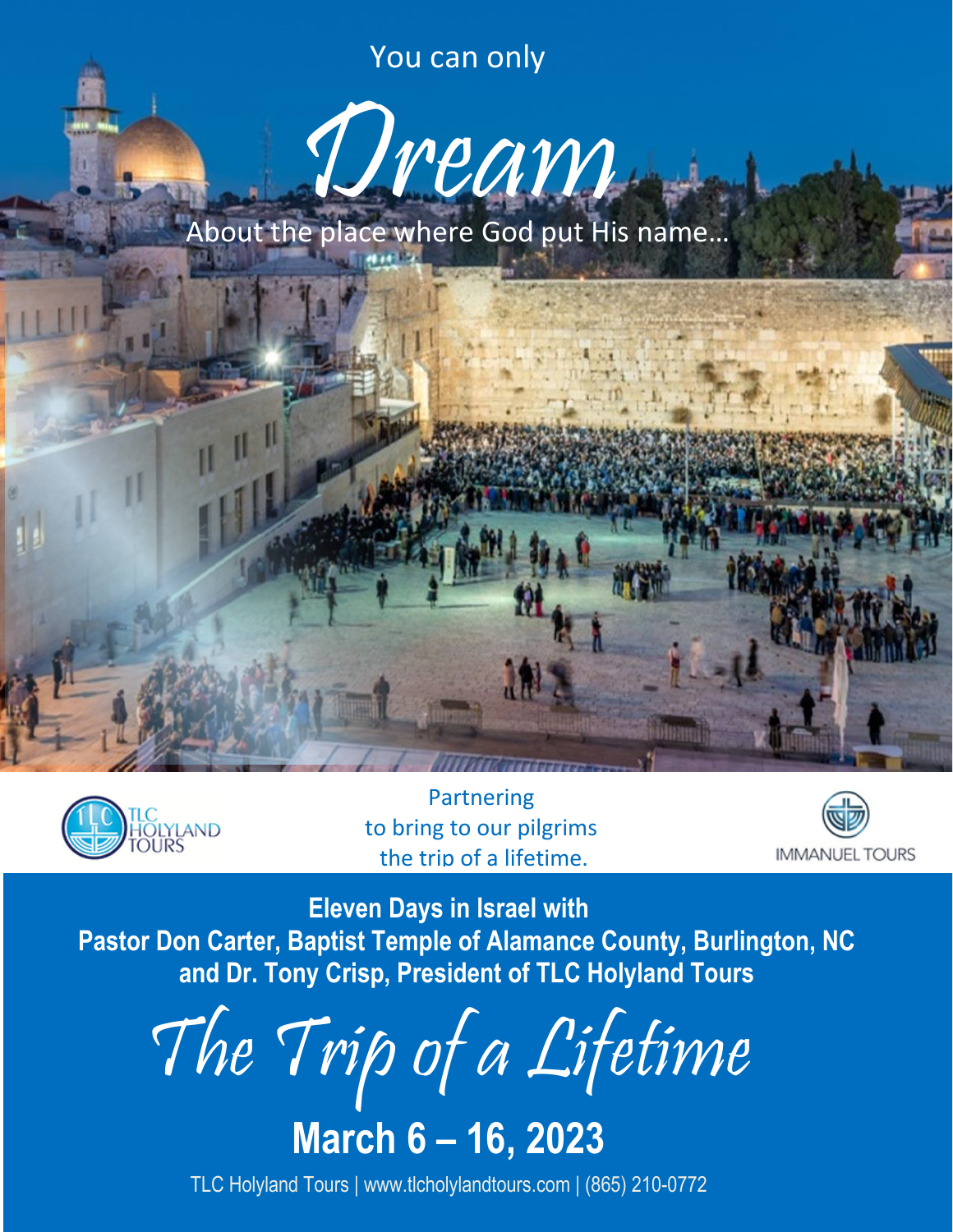# **March 6 – 16, 2023 11 Day Tour to Israel**

# **Base Tour Price: \$ 5,499\***

**\***per person, two people sharing a double room **\$1200 Single Supplement** if rooming alone

#### **From Charlotte (CLT) on Lufthansa Airlines via Munich (MUC)**

#### **\*INCLUDES:**

Round Trip flights on Lufthansa to TLV from Charlotte

- Meet, assist on arrival/departure in TLV
- Air conditioned deluxe coach with Wi-Fi
- Government- licensed English-speaking guide
- Driver
- 9 (nine) days sightseeing
- Meals on HB (half board is full Israeli buffet for breakfast and dinner at hotel)
- Other meals: Lunches (set menu) included plus a farewell dinner
- All entrance fees, tours, transfers and sightseeing as per itinerary\*\*
- Porterage at hotels (one suitcase per person)
- Complimentary TLC Travel Package: Lanyard wallet, Luggage Tags, Journal and pen
- Receive upon arrival in TLV: Pilgrim Certificate, map, hat, backpack

#### **Accommodations. 9 nights, or similar**

1 night Resort Hotel, Hadera Beach on HB 3 nights Leonardo Plaza, Tiberias on HB or *similar* 5 Nights Leonardo Plaza, Jerusalem, on HB *or similar*

# **DOES NOT INCLUDE:**

- \$300 Trip Tips
- Airport departure taxes and fuel surcharges currently
- \$ 770 (subject to change before ticketing)
- Items of personal nature or extra services
- Beverage during meals
- Cost of Trip Insurance and Passport
- Covid related expenses

## **IMPORTANT INFORMATION**

- A \$500 per passenger deposit is required with registration; \$175 is non-refundable for any reason.
- Read all additional terms and conditions on page 4.
- Scans of passport, medical insurance card and Trip Insurance are due by November 26, 2022.
- See Installment Plan option on website.
- **Full Payment due December 01, 2022**.
- Reservations not paid in full by due date are subject to cancellation. Registrations received after Dec. 01 are considered late and will incur additional fees of \$150 and must be paid in full at time of registration.

# **Tour with Pastor Don Carter Baptist Temple of Alamance County, Burlington, NC**

#### **\*\*Itinerary**

(TLC Holyland Tours or it's representative, reserves the right to change the order of the itinerary based on flight schedules or conditions on the ground.)

**Day 1 – Monday, March 6** Today you will leave the United States for Tel Aviv, Israel.

**Day 2 – Tuesday, March 7 Arrive in Israel | Drive to your hotel on the Mediterranean Sea** You will be met by a representative to assist the group through customs and provide transfer to your hotel. You will check in, have a lovely dinner overlooking the



Mediterranean Sea and then get a good night's rest.



#### **Day 3 – Wednesday, March 8 Caesarea Maritime | Mt. Carmel | Valley of Armageddon | Megiddo | Nazareth | Arrive on the Sea of Galilee**

The day begins with a drive up the coast to the ancient port city of Caesarea Maritime where the ancient harbor,

hippodrome and great theatre stand. The events of Acts 12 took place there. Close by you will see the aqueducts built by Herod the Great and then view the Valley of Armageddon from the heights of Mt. Carmel where Elijah slew the prophets of Baal. Descending from there you will visit Megiddo, Solomon's Ancient chariot city, view Ahab's water tunnel, cross the entire Jezreel Valley and begin the climb through the lower Galilean Mountains to Nazareth, the childhood home of Jesus. You then go to your wonderful hotel in Tiberias for dinner and overnight.

#### **Day 4 – Thursday, March 9 Sea of Galilee | Jesus Boat | Mount of Beatitudes | Tabgha | Capernaum | Lunch by the Sea | Baptism in the Jordan**

When you awake you can walk the shoreline of the Sea of Galilee and watch the sunrise before breakfast. You will enjoy a boat ride and time of



worship on the Sea and sail to Nof Ginnosar to view an ancient boat. You will follow the footsteps of Christ as you visit the Mt. of Beatitudes, ancient Capernaum, Tabgha, and then have the opportunity to eat St. Peter's fish at a nearby restaurant. After lunch if you desire, you may be baptized in the Jordan River. Returning to your otelyou can rest, have dinner, walk the city and enjoy a good night's sleep.

## **Day 5 – Friday, March 10**

#### **Magdala | Mt. Arbel | Chorazin | afternoon free**

This morning you will see some sites not always seen on tours. The newly excavated city of Migdal, home of Mary Magdalene has a beautiful synagogue as well as other ruins you will explore this morning, then you will go up the Valley of the Doves and go atop Mt. Arbel for a beautiful view of the Sea of Galilee and a bit of Israeli history. From there the group will drive over to the city of Chorazin wherea "Seat of Moses" was discovered. The afternoon you will have free time to walk the shore or the city before dinner.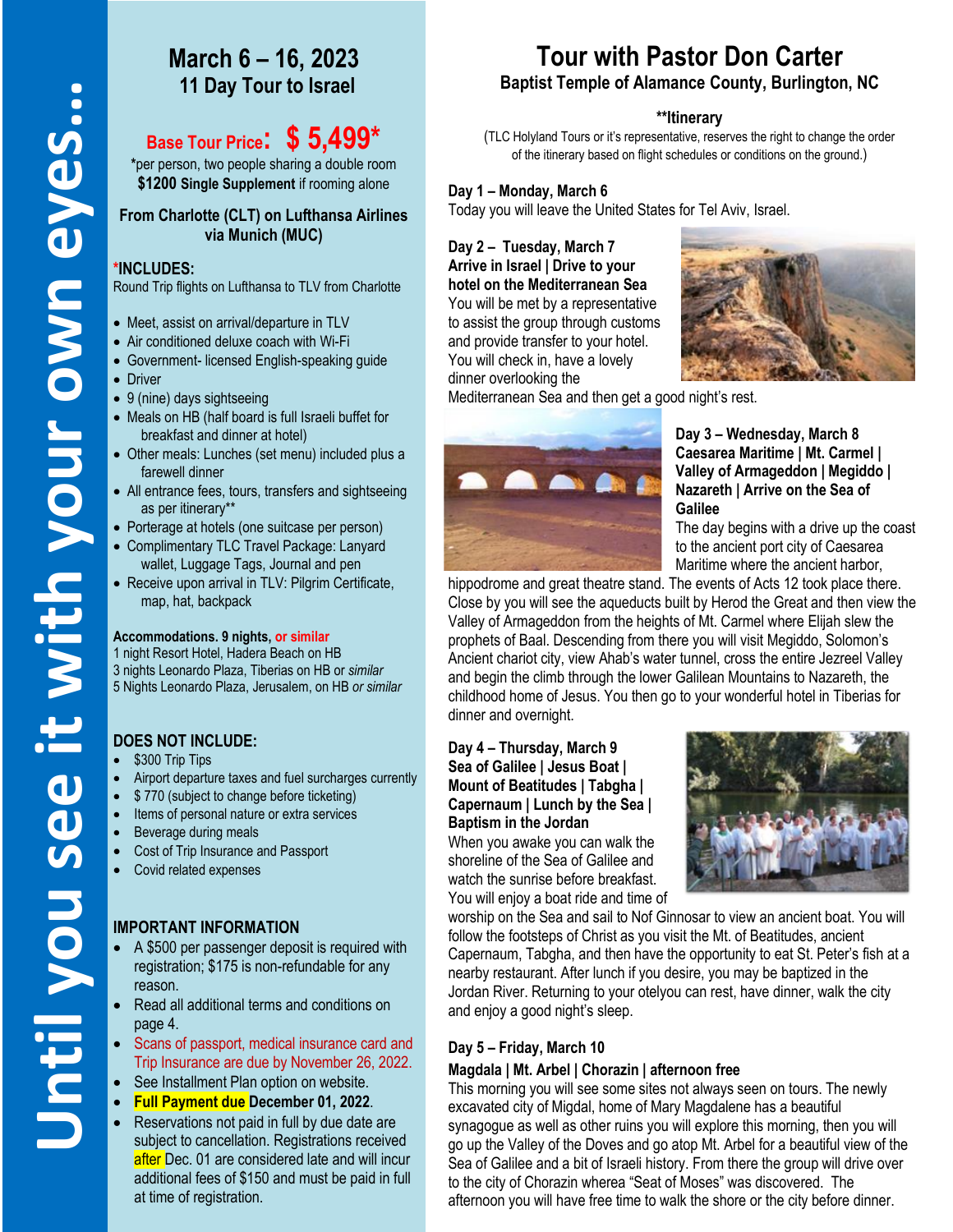# **Day 6 – Saturday, March 11**

#### **Gideon Springs or Beit Shean | Wadi Qelt | Jerusalem, Mt. of Olives**

This morning you will have an early check-out from your hotel and leave the beautiful Sea of Galilee, following alongside the Gilboa mountain range. At Harrod's Springs you will see where Judge Gideon tested his men before the battle with the Midianites in the valley between Gilboa and Mt. Moreh. From there you will visit the last site before your journey down the Jordan Valley, Bet Shan. While not mentioned in the New Testament, it is an Old Testament city and the best preserved Roman city from

that period in Israel today. Passing by ancient Jericho, before beginning the climb to Jerusalem you will stop at Wadi Qelt overlooking the Judean Wilderness and learn about the "Valley of the Shadow of Death" before traveling the same route the ancient pilgrims would have taken as they made their journey to Jerusalem for the great feasts of Israel. Today you finally arrive in the City of God, the City of David and the ancient and modern capital of Israel, Jerusalem. Your heart will leap with emotion as you stand on the overlooks of the Mount of Olives and see the breathtaking Mountain of Moriah. It is there where Abraham was to offer Isaac, Solomon built the first temple, and where Jesus walked, taught, died, rose

again and will one day return in great glory! This is only the beginning. You check into your hotel, have dinner and enjoy the first of five nights in your lovely hotel in Jerusalem.

### **Day 7 – Sunday, March 12**

#### **Qumran | Masada | Ein Gedi | Wadi Qelt | Jerusalem – Mt. of Olives**

Today you descend toward the Plains of Jericho as you head to Qumran, the center of the Essenes. Qumran is home of the ancient caves where some of the Dead Sea Scrolls were found.You will go on to the mighty

fortress Masada, the last stronghold and stand of the zealots against Rome, on the edge of the barren Negev Desert. Masada is a symbol of courage and perseverance for the Jewish people, where 960 Jewish defenders organized their last resistance to the roman conquerors and took their own lives rather than surrender into slavery. From there you will go where ibex roam at Ein Gedi, David's hideout from Saul. Time permitting, you will stop at Wadi Qelt to overlook the barren Judean wilderness and the Valley of the Shadow of Death. After passing by ancient Jericho the climb to Jerusalem begins while viewing scenery

#### **Days 8 – 10, Monday – Wednesday, March 13- 15**

**JERUSALEM!** These final days are spent in and around Jerusalem, the ancient capital. Once you arrive, before disembarking each afternoon, you will hear the next day's itinerary. Listed below are just some of the sights you will experience together.

- Shepherd's Fields **Gordon's Calvary Contained Business** Robinson's Arch Street Market Jaffa Gate Garden of Gethsemane Damascus Gate St. Stephen's Gate Arab Quarter Mt. Scopus Rabbinical Tunnel Tomb of Absalom Dome of the Rock Garden Tomb Knesset Place of the Pavement Tomb of Zechariah Southern Steps Kidron Valley Mt. Zion Holocaust Museum House of Caiaphas Western Wall Temple Mount *Ancient Shiloh* Valley of Gehenna Palm Sunday Road Israel Museum Jewish Quarter *City of David* Pools of Bethesda Mt. of Olives Roman Cardo Zion's Gate and **Much, Much MORE! Nuch ADRE!**
- 
- 
- 

You will end the final incredible day at Calvary and the Garden Tomb. You will experience a wonderful farewell dinner before spending your final evening in the beautiful city of Jerusalem.

**Day 11 – Thursday, March 16 –** Today you have an early morning flight from Tel Aviv, and land in the US the same day with memories that will last a lifetime and hopefully, with plans to bring others back with you to experience together the place God loves like no other, the land of Israel. Blessed traveling from all of us at TLC Holyland Tours.



**Pastor Don Carter** is the founder of Baptist Temple and has served as pastor for 47 years. Pastor Carter, along with his wife, Betty and son, David are active community leaders and are always looking for ways the church, can serve the community. Pastor Carter has led tour groups to Israel since 1969.

They are filled with anticipation about taking this exciting journey to the land of the Bible, the place God loves like no other, the Land of Israel. These eleven days will be a life-changing journey!

**Dr. Tony Crisp** has traveled to Israel for more than 44 years. This trip to to Israel will transform your walk with God and your perspective of the modern State of Israel! Pastor of the Remnant Church in Kingsport, Tennessee and President of TLC Holyland Tours. He is considered a leading expert on the land and people of Israel and is a renowned Bible Teacher.